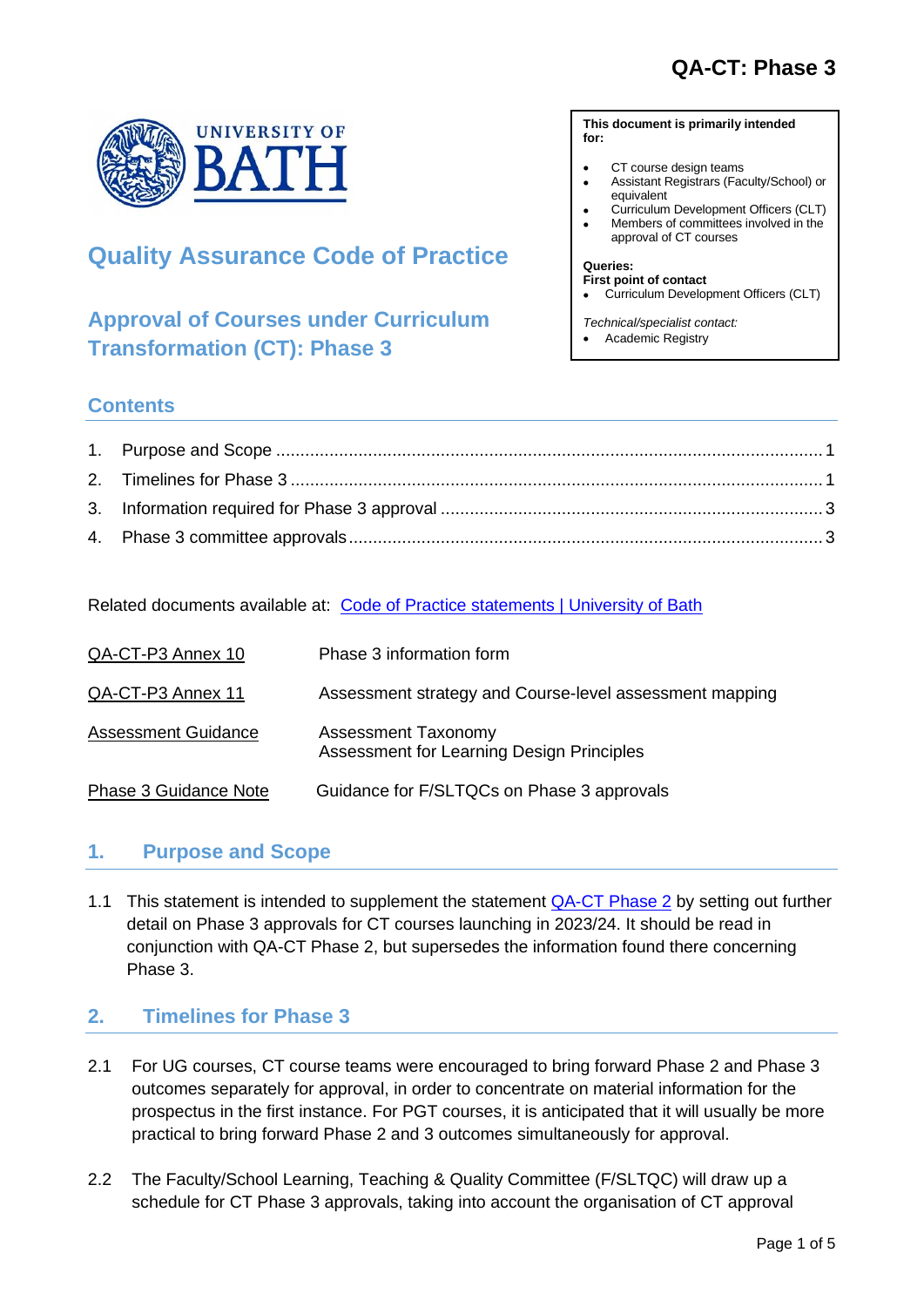business needed for both UG and PGT courses for 2023/24 start, and the overall deadlines set out below. It is recommended that Phase 3 approval meetings take place in good time to ensure that any follow-up amendments can be completed by the overall Phase 3 deadline (July 2022). For UG courses, if Phase 3 plans involve any updating of information previously approved at Phase 2, consideration will also need to be given to ensuring that reapproved information is available for Open Days.

2.3 The following timelines cover the period after the completion of Phase 2 for UG courses, concerning the approval of UG and PGT taught CT courses for a **2023/24** start.

| <b>Deadlines</b>                     | UG courses:<br><b>Placement</b><br><b>Transition</b><br>arrangements                       | UG courses:<br>Phase 3                                                                                                                                                      | <b>PGT courses:</b><br>Phases 2 and 3                                                             |
|--------------------------------------|--------------------------------------------------------------------------------------------|-----------------------------------------------------------------------------------------------------------------------------------------------------------------------------|---------------------------------------------------------------------------------------------------|
| December<br>2021/<br>January<br>2022 | Faculties/School<br>confirm preferred<br>approach to<br>transition                         |                                                                                                                                                                             | Discussions with<br>Faculties/School to<br>confirm PGT intentions for<br>2023/24                  |
| January<br>2022                      | <b>Transition plans</b><br>submitted 17<br>January for<br>consideration by<br>F/SLTQC/CTC. | Assessment taxonomy<br>circulated following EQSC,<br>by end of January.                                                                                                     | Development of PGT<br>course proposals                                                            |
| February<br>2022                     |                                                                                            | Development of Phase 3<br>course proposals                                                                                                                                  |                                                                                                   |
| March<br>2022                        | 2022 digital<br>prospectus updates<br>Drafting of comms<br>for 2022 applicants             |                                                                                                                                                                             | Submission of PGT Phase<br>$2/3$ course<br>documentation to                                       |
| April 2022                           | <b>Admissions contacts</b><br>2022 applicants as<br>required.                              | Submission of Phase 3<br>course proposals to<br>F/SLTQC in accordance<br>with schedule set by<br>Faculty/ School; F/SLTQC                                                   | Faculty/School<br>F/SLTQC scrutiny of PGT<br>courses<br>CTC scrutiny of PGT<br>courses/exemptions |
| May 2022                             | 2023 digital<br>prospectus updates.<br>UG Open Days.                                       | approvals                                                                                                                                                                   | where applicable                                                                                  |
| <b>June 2022</b>                     |                                                                                            | <b>UG Open Days</b><br>Any amendments required<br>by F/SLTQC to Phase 3<br>detail completed for final<br>sign-off in accordance with<br>deadlines set by Faculty/<br>School | Deadline for approval of<br>all PGT Phase 2<br>information: 30 June<br>2022                       |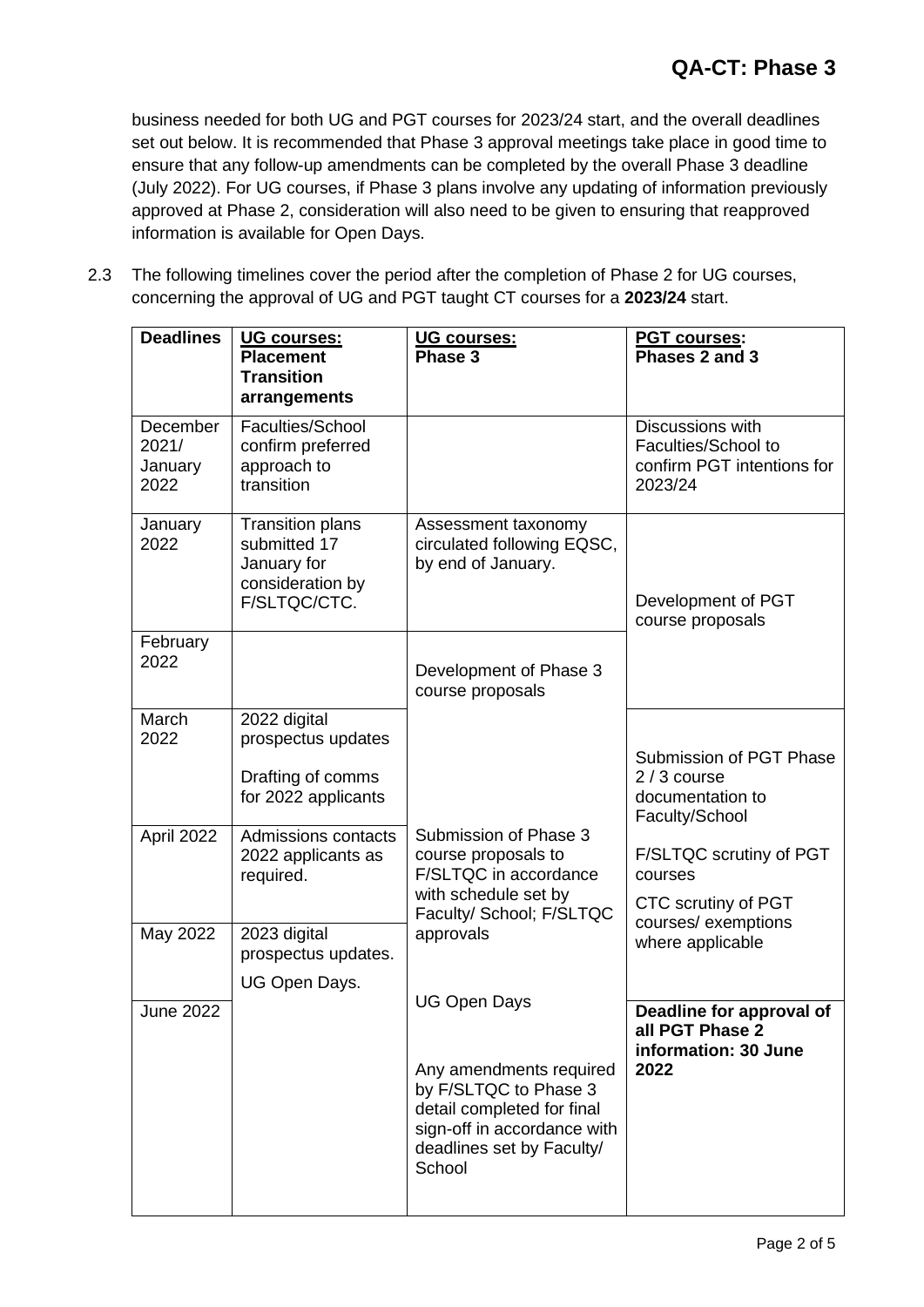| <b>Deadlines</b>  | <b>UG courses:</b><br><b>Placement</b><br><b>Transition</b><br>arrangements | <b>UG courses:</b><br>Phase 3 | <b>PGT courses:</b><br>Phases 2 and 3                                                           |
|-------------------|-----------------------------------------------------------------------------|-------------------------------|-------------------------------------------------------------------------------------------------|
| <b>July 2022</b>  |                                                                             |                               | Final deadline for approval of<br>UG and PGT unit detail (Phase 3): 28 July 2022                |
| August<br>2022    |                                                                             |                               | Approved Phase 2<br>information entered into<br>systems for preparation of<br>PGT course pages. |
| September<br>2022 | UG offers commence for 2023 entry.                                          |                               | PGT course pages go live<br>in early September.                                                 |

#### <span id="page-2-0"></span>**3. Information required for Phase 3 approval**

- 3.1 Annex 10 (Phase 3 information form) and Annex 11 (assessment strategy and course-level assessment mapping) set out the information required for Phase 3 approval.
- 3.2 In December 2021/January 2022, UG digital prospectus content is populated with approved UG Phase 2 material course information. The UG digital prospectus course pages for 2023 entry are published in February 2022. The impact of any substantive changes to this information that are proposed subsequently (as part of Phase 3) will therefore need to be carefully considered.
- 3.3 Some changes to Phase 2 information may be necessary at Phase 3, although this should be kept to a minimum. Changes to approved unit synopses should be avoided at Phase 3 unless absolutely essential, to avoid unnecessary work associated with reapproval and updating of the digital prospectus.
- 3.4 Directors of Studies are responsible for checking that final information submitted for Phase 3 approval is correct. In order to maintain appropriate version control, the format for Phase 3 presentation must be followed as set out in Annex 10.
- 3.5 Faculties/the School are responsible for holding the master copies of all documentation during the Phase 3 approval process, with the exception of the course description and option blocks (formerly Annex 3), for which Typecase is now the definitive source of truth.
- 3.6 Following Phase 3 approval, final approved CT course and unit documentation must be provided to Academic Registry for entry of data into SAMIS.

### <span id="page-2-1"></span>**4. Phase 3 committee approvals**

- 4.1 Phase 3 proposals are considered by an extraordinary meeting of the F/SLTQC, including at least two members of CTC in the membership and a representative from CLT and from Academic Registry in attendance.
- 4.2 The extraordinary F/SLTQC will: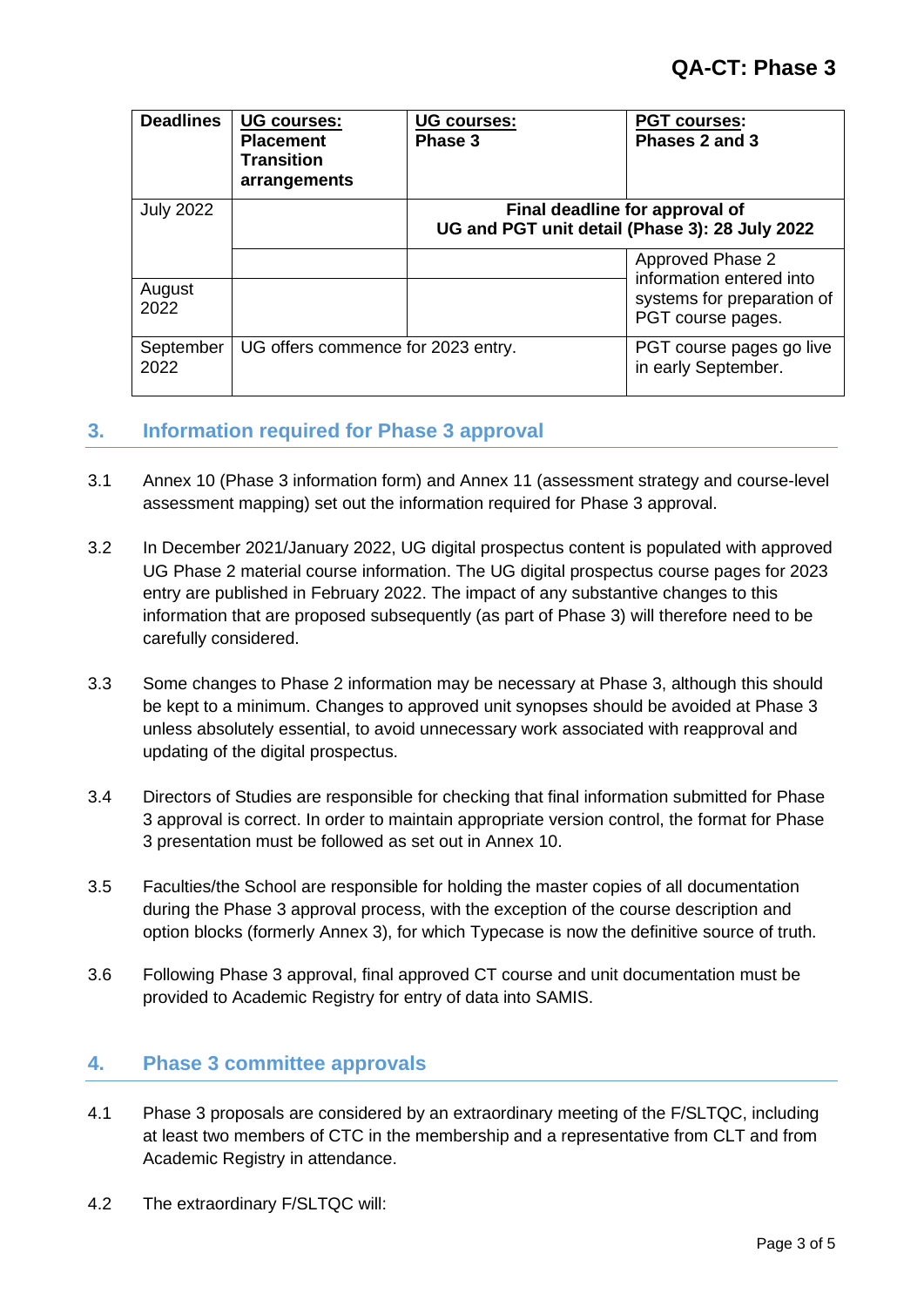- review Phase 3 proposals against the CT Principles, Success Criteria, and Academic **Framework**
- review Phase 3 assessment information for alignment with the Assessment for Learning Design Principles and the Assessment Taxonomy
- confirm that the overall package of course and unit information (across Phase 2 and Phase 3) is in alignment
- approve Phase 3 outcomes, recommending on to Curriculum Transformation Committee (CTC) and/or Education, Quality & Standards Committee (EQSC) where required (see below).
- 4.3 The F/SLTQC will approve in principle notified changes to the course description and option blocks (information held in Typecase; formerly Annex 3), delegating to Faculty/School marketing teams the finalising of updated wording with CT course teams, to be signed off by the Head of Department.
- 4.4 CTC will approve Phase 3 outcomes for *new* courses (including reapproval of changes to Phase 2 information if applicable).
- 4.5 The F/SLTQC will recommend course-specific regulations (notified in Annex 10) to EQSC for final approval.